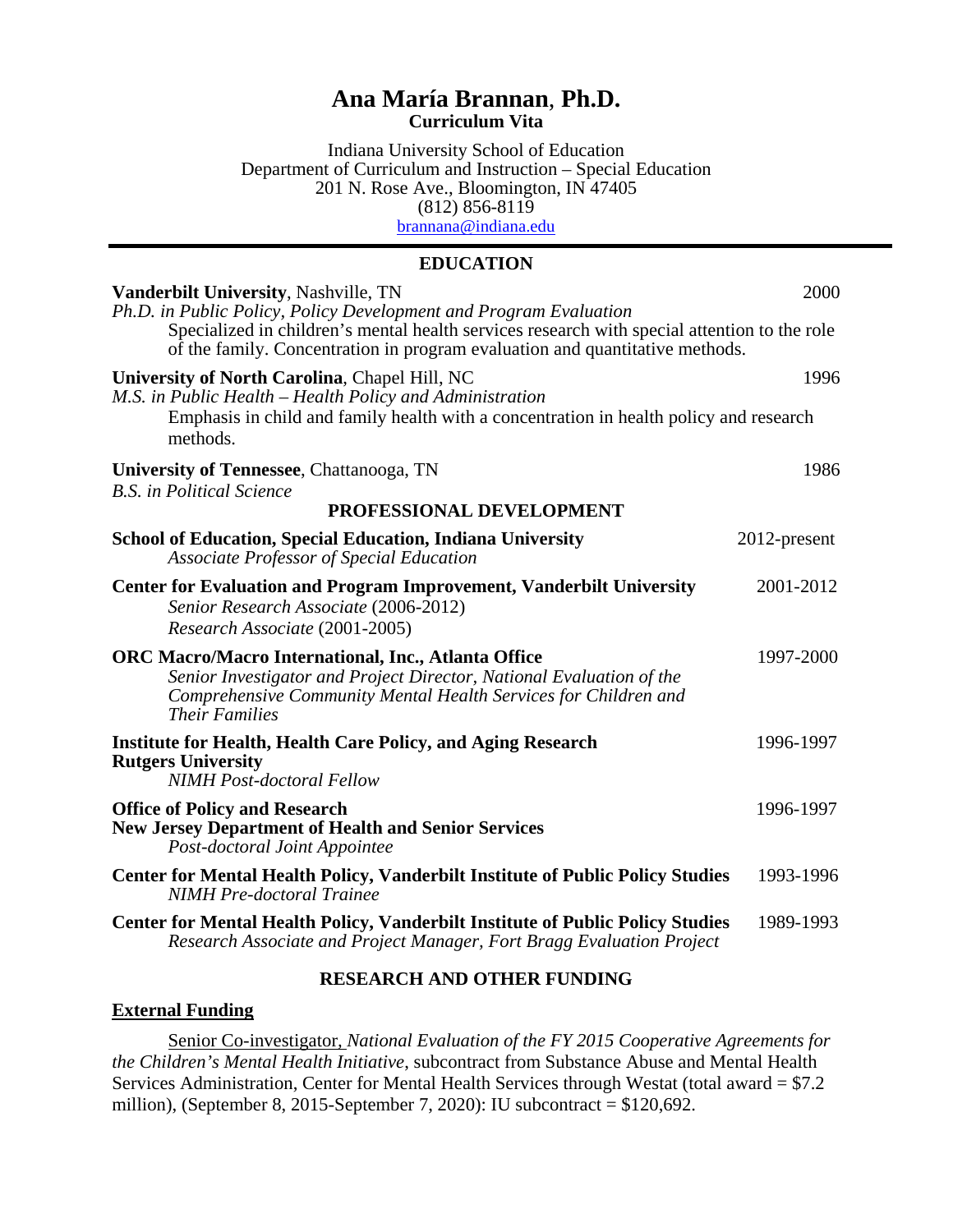Principal Investigator, *National Evaluation of System of Care Implementation and Expansion Initiative Expansion Grants*, subcontract from Substance Abuse and Mental Health Services Administration, Center for Mental Health Services through Westat (total award = \$7.4 million) October 1, 2013-September 30, 2018: IU subcontract = \$444,719.

Principal Investigator, *Evaluation of Gulf Coast Trauma Informed Disaster and Evidence-based Services*, subcontract of a grant from Substance Abuse and Mental Health Services Administration, Center for Mental Health Services (October 1, 2008 to July 30, 2012); \$184,898.

Principal Investigator, *Evaluation of Mississippi's Statewide Implementation of the National Child Trauma Network*, subcontract of a grant from Substance Abuse and Mental Health Services Administration, Center for Mental Health Services (October 1, 2007 to July 30, 2012): \$210,031

Principal Investigator, *Evaluation of Mississippi's Pine Belt System of Care,* subcontract of a grant from Substance Abuse and Mental Health Services Administration, Center for Mental Health Services (October 1, 2006 to July 30, 2012): \$259,621

Co-investigator, *Rural Child/Adolescent Mental Health Service Use,* National Institute of Mental Health # R01 MH70680-01A (June 6, 2006 to June 30, 2009): \$791,100.

Co-investigator, *Substance Use Disorders and Service Use among Rural Youth,* National Institute on Drug Abuse #1R21 DA017682-01A1 (September 16, 2006 to February 28, 2009): \$399,357.

Principal Investigator, *Family Measurement in Children's Services*, National Institute of Mental Health #1 R21 MH67905-01A1 (December 1, 2003 to November 30, 2006): \$258,819.

### **Internal Funding**

- 2013 Research Proposal Incentive Fund recipient, awarded by IU School of Education Office of Research and Development (\$7,100 summer salary)
- 2013 "Just in Time" Technology in the Classroom program participant, awarded by IU School of Education Office of Instructional Consulting (\$1,500 for laptop)
- 2013 Language Learning Grant recipient, awarded by IU Office of the Vice President of International Affairs (\$5000 for travel and tuition)

# **RESEARCH**-**RELATED PUBLICATIONS**

#### **Peer-reviewed Journal Articles**

- **Brannan, A.M**., Brennan, E.M., & Rosenzweig, J. (under review). Factors contributing to change in employment status for caregivers of young people with mental health challenges. *Journal of Emotional and Behavioral Disorders*.
- **Brannan, A.M.**, Brennan, E.M., Sellmaier, C., Rosenzweig, J. (in press). Employed parents of children receiving mental health services: Caregiver strain and work-life integration. *Families in Society*.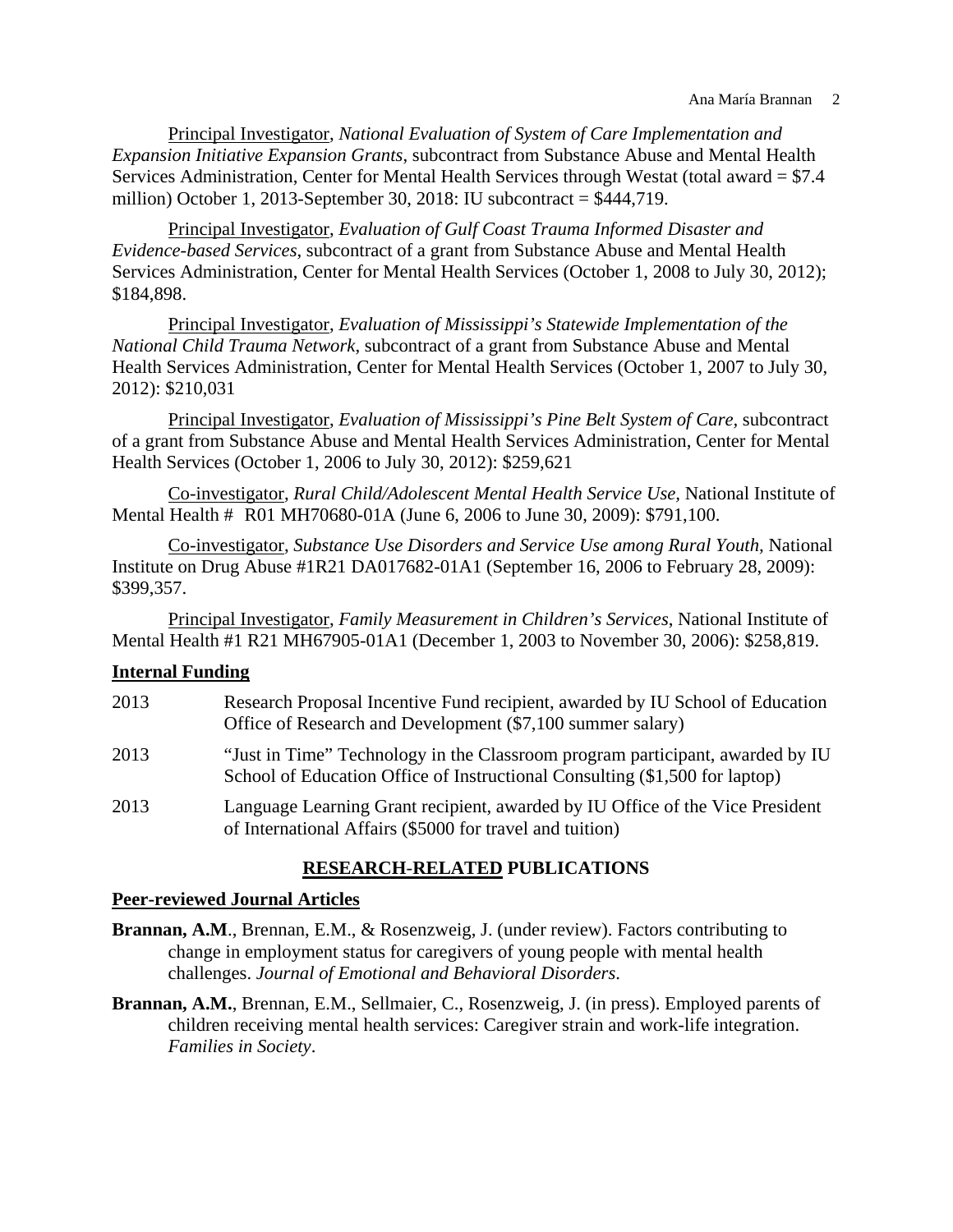- Heflinger, C.A., Shaw, V., Higa-McMillan, C., Lunn, L., & **Brannan, A.M.** (2015). Patterns of child mental health service delivery in a public system: Rural children and system of care principles examined. *Journal of Behavioral Health Services and Research*, *42,* 292-309.
- Heflinger, C.A., Wallston, K., Mukolo, A., & **Brannan, A.M.** (2014). Stigma about children with emotional and behavioral problems and their families: The Attitudes about Child Mental Health Questionnaire. *Journal of Rural Mental Health*, *38*, 9-19.
- **Brannan, A.M.**, Brashears, F., Gyamfi, P., & Manteuffel, B.A. (2012). Implementation and development of federally-funded systems of care over time. *American Journal of Community Psychology*, *49*, 467-482.
- **Brannan, A.M.**, Athay, M.M., & de Andrade, A.R. (2012). Measurement quality of the Caregiver Strain Questionnaire-Short Form 7 (CGSQ-SF7). *Administration and Policy in Mental Health and Mental Health Services Research*, *39*, 51-5.
- **Brannan, A.M.**, & Heflinger, C.A. (2006). Caregiver, child, family, and service system contributors to caregiver strain in two child mental health service systems. *Journal of Behavioral Health Services & Research*, *33*, 408-422*.*
- **Brannan, A.M.**, Manteuffel, B.A., Holden, E.W., & Heflinger, C.A. (2006). Use of the Family Resource Scale in children's mental health: Reliability and validity among economically diverse samples. *Administration and Policy in Mental Health and Mental Health Services Research*, *33*, 182-197.
- Heflinger, C.A., & **Brannan, A.M.** (2006). Differences in the experience of caregiver strain between families caring for youth with substance use disorders and families of youth with mental health problems. *Journal of Child and Adolescent Substance Abuse*, *15*, 83-104.
- Brennan, E. M., & **Brannan, A.M.** (2005). Participation in the paid labor force by caregivers of children with emotional and behavioral disorders. *Journal of Emotional and Behavioral Disorders, 13,* 237-246.
- **Brannan, A.M.**, & Heflinger, C.A. (2005). Child behavioral health service use and caregiver strain: Comparison of managed care and fee-for-service Medicaid systems. *Mental Health Services Research*, *7*, 197-211.
- Kang, E.J., **Brannan, A.M.**, & Heflinger, C.A. (2005). Racial differences in reports of caregiver strain among caregivers of children with emotional and behavioral problems. *Journal of Child and Family Studies, 14*, 43-56.
- **Brannan, A.M.**, Heflinger, C.A., & Foster, E.M. (2003). The role of caregiver strain and other family variables in children's use of mental health services. *Journal of Emotional and Behavioral Disorders, 11*, 77-91.
- **Brannan, A.M.** (2003). Ensuring effective mental health treatment in real-world settings and the critical role of the family. *Journal of Child and Family Studies*, *12*, 1-10.
- **Brannan, A.M**., Baughman, L.N., Reed, E.D., & Katz-Leavy, J. (2002). System of care assessment: Cross-site comparison of findings. *Children Services: Social Policy, Research, and Practice*, *5*, 37-56.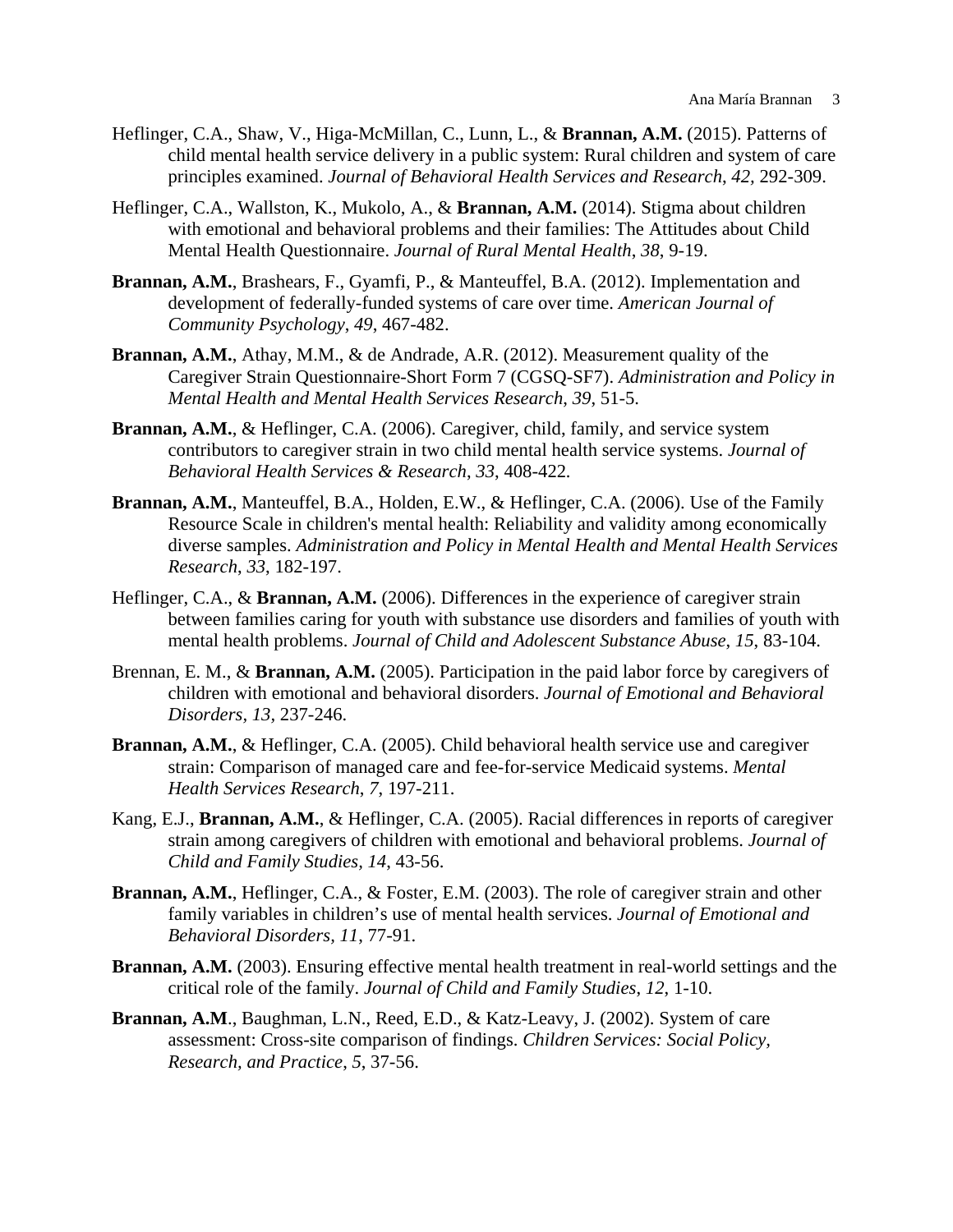- Holden, E.W., & **Brannan, A.M.** (Eds.) (2002). Special Issue: Evaluating Systems of Care: The Comprehensive Community Mental Health Services for Children and Their Families Program. *Children's Services: Social Policy, Research and Practice*, *5*, 1-74.
- Holden, E.W., Rousseau O'Connell, S., Connor, T., **Brannan, A.M**., Foster, E.M., Blau, G., & Panciera, H. (2002). Evaluation of the Connecticut Title IV-E waiver program: Assessing the effectiveness, implementation fidelity, and cost/benefit of a continuum of care. *Children and Youth Services Review*, *24*, 409-430.
- **Brannan, A.M.**, & Heflinger, C.A. (2001). Distinguishing caregiver strain from psychological distress: Modeling the relationship between child, family, and caregiver variables. *Journal of Child and Family Studies*, *10*, 405-418.
- Vinson, N.B., **Brannan, A.M.**, Baughman, L.B., Wilce, M., & Gawron, T. (2001). The system of care model: Implementation in 27 sites. *Journal of Emotional and Behavioral Disorders*, *9*, 30-41.
- Lambert, W., **Brannan, A.M.**, Heflinger, C.A., Breda, C., & Bickman, L. (1998). Common patterns of service use in children's mental health. *Journal of Mental Health Administration*, *21*, 47-57.
- **Brannan, A. M.**, Heflinger, C.A., & Bickman, L. (1997). The Caregiver Strain Questionnaire: Measuring the impact on the family of living with a child with serious emotional disturbance. *Journal of Emotional and Behavioral Disorders*, *5*, (4), 212-222.
- **Brannan, A.M.**, Sonnichsen, S.E., & Heflinger, C.A. (1996). Measuring satisfaction with children's mental health services: Validity and reliability of the Satisfaction Scales. *Evaluation and Program Planning*, *19*, (2), 131-141.
- Heflinger, C.A., Sonnichsen, S.E., & **Brannan, A.M.** (1996). Parent satisfaction with children's mental health services: Findings from the Fort Bragg Evaluation Project. *Journal of Mental Health Administration*, *23*, (11), 69-79.

# **Chapters in Books**

- Rosenzweig, J., & **Brannan, A.M.** (2008). The intersection of children's mental health and work-family studies. In E. Brennan and J. Rosenzweig (Eds.) *Work, life, and the mental health system of care.* Baltimore, MD: Paul H. Brooks Publishing.
- Holden, E.W., Santiago, R.L., Manteuffel, B.A., Stephens, R., **Brannan, A.M.**, Soler, R., Brashears, F., & Zaro, S., (2003). Systems of care demonstration projects: innovation, evaluation and sustainability. In A. Pumariega, and N. Winters (Eds.) *Handbook of community systems of care: The new child and adolescent community psychiatry*. San Francisco, CA: Jossey Bass. pp. 432-458.
- Heflinger, C.A., Northrup, D.A., Sonnichsen, S.E., & **Brannan, A.M.** (1998). Including a family focus in research on community-based services for children with serious emotional disturbance: Experience from the Fort Bragg Evaluation Project. In M.H. Epstein, K. Kutash, & A. Duchnowski (Eds.). *Outcomes for children with and youth with behavioral and emotional disorders: Programs and evaluation best practices* (pp. 261- 293). Austin, TX: Pro-Ed.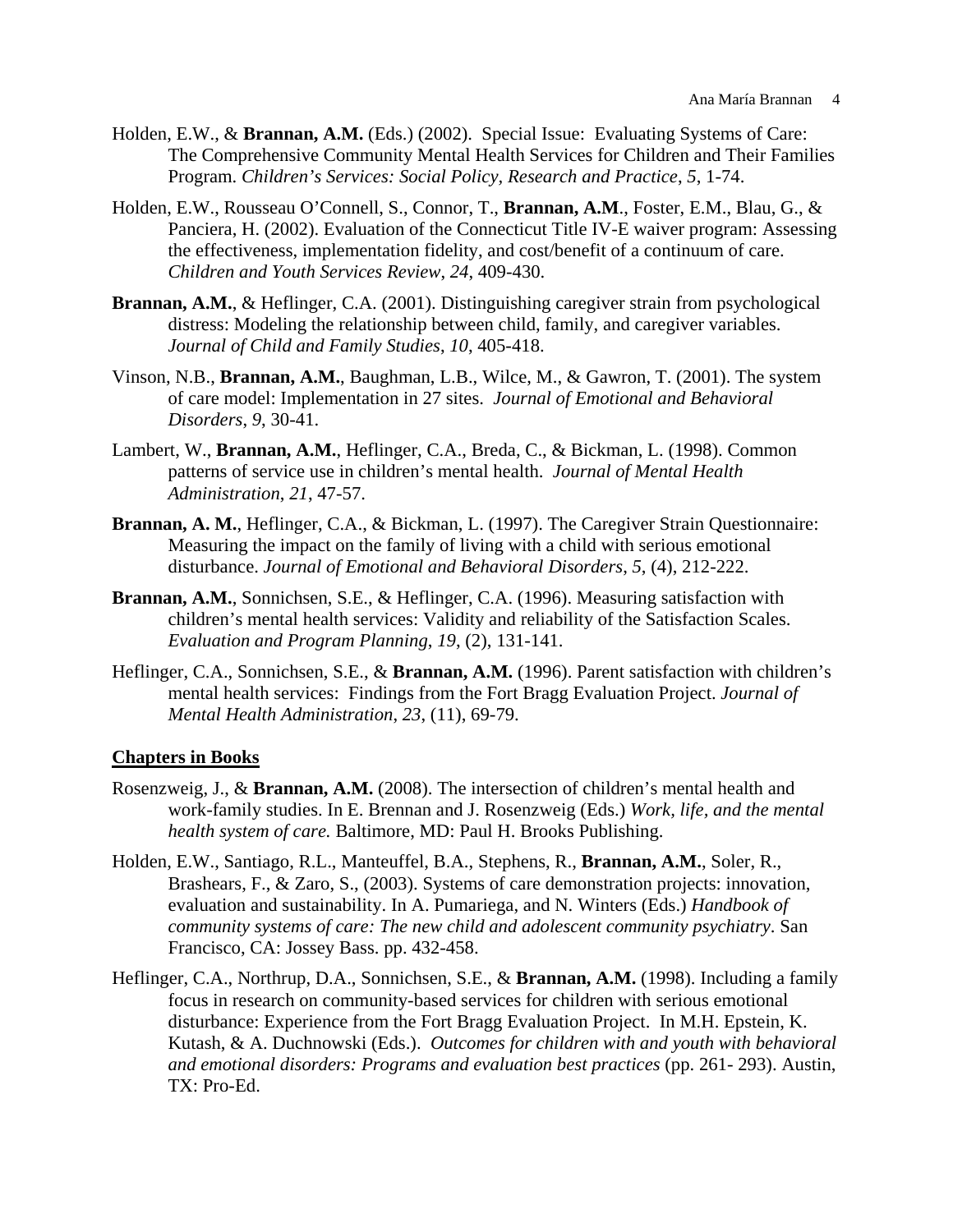# **Reports and Manuals**

- **Brannan, A.M.**, & Hazra, M. (2012). Final report of the evaluation of the commUNITY cares system of care initiative. Pine Belt Mental Health Resources, Hattiesburg, Mississippi.
- Riehman, K., **Brannan, A.M.**, Stephens, R.L., & Manteuffel, B.A. (2011). Comparison of caregiver service experiences in federally-funded systems of care and non-funded communities. *Report on Emotional and Behavioral Disorders in Youth*, *11*, 12-18.
- Bickman, L., Athay, M.M., Riemer, M., Lambert, E.W., Kelley, S.D., Breda, C., Tempesti, T., Dew-Reeves, S.E., **Brannan, A.M.**, Vides de Andrade, A.R. (eds). (2010). *Manual of the Peabody Treatment Progress Battery, 2nd ed.* [Electronic version]. Nashville, TN: Vanderbilt University. [http://peabody.vanderbilt.edu/ptpb/.](http://peabody.vanderbilt.edu/ptpb/)

# **PRESENTATIONS**

# **Teaching-related**

- Brannan, A.M. & Marencik, W.W. (2017). *Transitioning to yearlong student teaching for special education*. Accepted as a paper presentation for The Third Global Teacher Education Summit in October (Beijing, China).
- Brannan, A.M., Weir, R., & Decker, J. (2017). *Supporting teacher candidates with disabilities in practicum placements*. Paper presentation for the Teacher Education Division 2017 National Conference in November (Savannah, GA).
- Marencik, W.W, Brannan, A.M., & Edmonds, B.C. (2017). *Transitioning to yearlong student teaching*. Paper presentation for the Teacher Education Division 2017 National Conference in November (Savannah, GA).

# **Invited Research-related**

- Brannan, A.M., Niarhos, M., Nalker, L. (2014). *Evaluation of system of care expansion: Introduction to the national evaluation*. Workshop conducted at the National Technical Assistance Center for Children's Mental Health Training Institutes, Washington, D.C.
- Heflinger, C.A. & Brannan, A.M. (2001). *Managed Care: The hidden costs for families on welfare - Examining caregiver strain*. Paper presented at the Third Annual Summer Institute: Family Research Consortium III, Tahoe, CA.
- Holden, E.W., Brannan, A.M., Cross-Dunham, N. & Gomez, A. (2000). *Measuring systems of care*. Workshop provided at the Summer Training Institutes - Developing Local Systems of Care: Improving Policy and Practice, New Orleans, LA.
- Brannan, A.M., Dague, B., Landsverk, J., Rosenblatt, A., van Kammen, W., & Walrath, C. (1998). *Practical approaches for collecting and using evaluation information in systems of care*. Workshop conducted at the National Technical Assistance Center for Children's Mental Health Training Institutes, Orlando, FL.
- Brannan, A.M., & Heflinger, C.A. (1998). *Understanding caregiver strain*. Plenary session presented at the Building Family Strengths: Research in Support of Children and Their Families Conference, Portland, OR.

# **Research-related (Selected Subset)**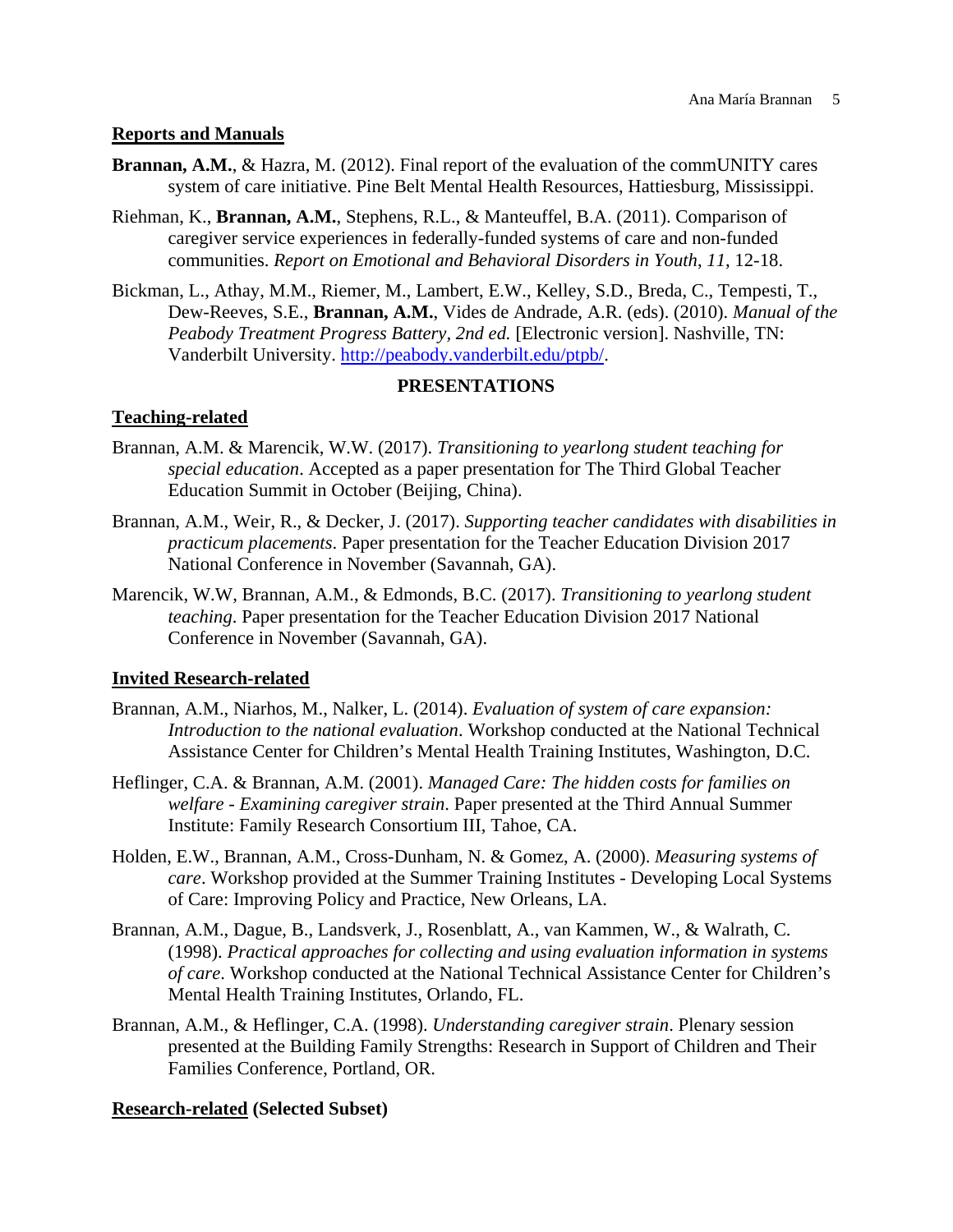- Brannan, A.M., Weir, R., & Decker, J. (2017). *Supporting Teacher candidates with disabilities in practicum placements*. Accepted as a paper presentation for the Teacher Education Division 2017 National Conference (Savannah, GA).
- Brannan, A.M., Gargan, L., Maselli, B., & Jones, C. (2017). *Children's Mental Health Initiative national system of care expansion evaluation: Description of strategies for expanding systems of care*. Paper presented at the 30<sup>th</sup> Annual Children's Mental Health: Research and Policy Conference (Tampa, FL).
- Huang, G., Rajapaksa, S., Bravo, J., & Brannan, A.M. (2017). *Children's Mental Health Initiative national system of care expansion evaluation: Using social network analysis to assess inter-agency collaborative relationships across partner agencies and organizations*. Paper presented at the 30<sup>th</sup> Annual Children's Mental Health: Research and Policy Conference (Tampa, FL).
- Brannan, A.M., Brennan, E., & Rosenzweig, J. (2016). *Factors contributing to employment status over time for caregivers of young people with mental health challenges*. Paper presented at the Work and Family Researchers Network Conference (Washington, D.C.).
- Brannan, A.M., Brennan, E., & Rosenzweig, J. (2016). *Understanding caregiver strain among parents of transition-aged young people*. Paper presented at the 29<sup>th</sup> Annual Children's Mental Health: Research and Policy Conference (Tampa, FL).
- Brannan, A.M., Gargan, L., Painter, K., Rosenblatt, A., & Masselli, B. (2016). Profile of recent system of care expansion efforts. Paper presented at the 29<sup>th</sup> Annual Children's Mental Health: Research and Policy Conference (Tampa, FL).
- Brennan, E., Brannan, A.M., Sellmaier, C., & Rosenzweig, J. (2015). *Employed parents of children receiving mental health services: Caregiver strain and work-life integration*. Paper presented at the 6<sup>th</sup> International Community, Work and Family Conference (Malmo, Sweden).
- Brannan, A.M. & Arora, D. (2015). *Introducing the national evaluation of the systems of care expansion initiative*. Paper presented at the 28<sup>th</sup> Annual Children's Mental Health: Research and Policy Conference (Tampa, FL).
- Brannan, A.M., & Pullmann, M.D. (2015). *Measurement quality of the Caregiver Strain Questionnaire Short Form-13 Items.* Poster presented at the 28<sup>th</sup> Annual Children's Mental Health: Research and Policy Conference (Tampa, FL).
- Brannan, A.M. (2013). *research base on caregiver strain and child behavioral and emotional*  disorders. Paper presented at the 26<sup>th</sup> Annual Children's Mental Health: Research and Policy Conference (Tampa, FL).
- Brannan, A.M., Brashears, F., Gyamfi, P., & Manteuffel, B.A. (2011). *Implementation and development of federally-funded systems of care over time.* Paper presented at the 24<sup>th</sup> Annual Children's Mental Health: Research and Policy Conference (Tampa, FL).
- Brannan, A.M., Cox, A.P., Hazra, M. (2011). *Predicting mental health service utilization in a funded system of care*. Paper presented at the 24<sup>th</sup> Annual Children's Mental Health: Research and Policy Conference (Tampa, FL).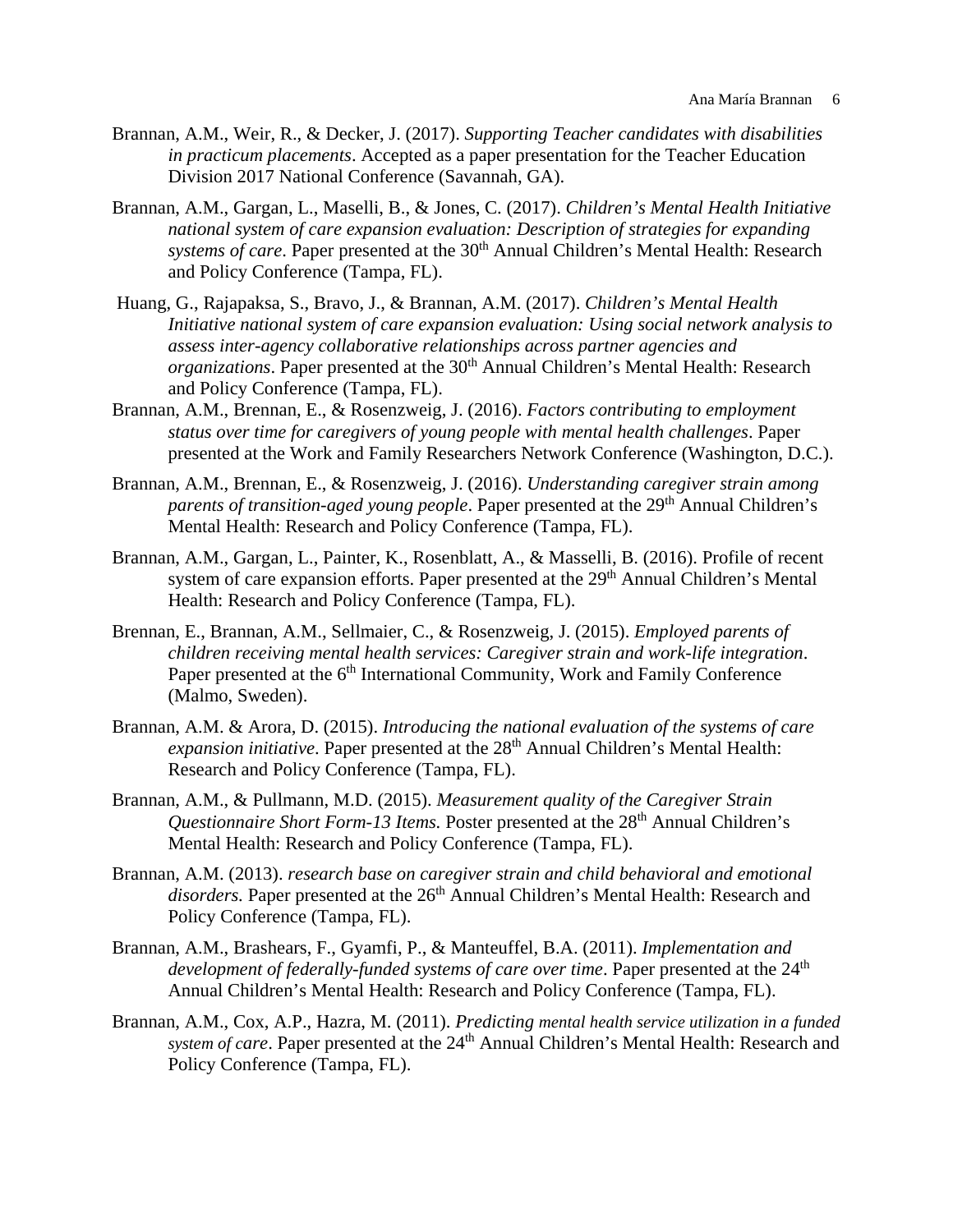- Hazra, M., Brannan, A.M., & Randle, D. (2010). *Assessing fidelity to the cognitive behavioral therapy model through chart review.* Poster presented at the 23<sup>rd</sup> Annual Children's Mental Health: Research and Policy Conference (Tampa, FL).
- Sigrest, J., Brannan, A.M., & Wilson, K. (2010). *Using the learning collaborative approach for Trauma-focused Cognitive Behavioral Therapy training*. Paper presented at the National Child Traumatic Stress Initiative Evaluation Conference: Participant Experiences (Washington, D.C.).
- Brannan, A.M., & Heflinger, C.A. (2008). *Unmet Mental Health Needs and Barriers to Care in Two Medicaid Systems*. Paper presented in a symposium at the 20<sup>th</sup> Annual Research Conferences: A System of Care for Children's Mental Health (Tampa, FL).
- Brannan, A.M. (2009*). Multilevel framework for integrating the formative and summative functions of evaluation*. Paper presented in a symposium at the 22<sup>nd</sup> Annual Research Conferences: A System of Care for Children's Mental Health (Tampa, FL).
- Brannan, A.M., & Heflinger, C.A. (2008). *Unmet Mental Health Needs and Barriers to Care in Two Medicaid Systems*. Paper presented in a symposium at the 20<sup>th</sup> Annual Research Conferences: A System of Care for Children's Mental Health (Tampa, FL).
- Anderson, J., Brannan, A.M., & Manteuffel, B.A. (2008). *Educational profiles of youth entering systems of care*. Paper presented in a symposium at the 20<sup>th</sup> Annual Research Conferences: A System of Care for Children's Mental Health (Tampa, FL).
- Brannan, A.M., & Heflinger, C.A. (2007). *Correlates of unmet need in two service systems: The Impact of rural residence*. Poster presented at the Academy Health Annual Research Meeting (Orlando, FL).
- Heflinger, C.A., & Brannan, A.M. (2007. *Disparities in mental health status among rural children? Child and family findings for two states.* Paper presented in a symposium at the Twentieth Annual Research Conferences: A System of Care for Children's Mental Health (Tampa, FL).
- Heflinger, C.A., Brannan, A.M., Schneble, E., & Saunders, R. (2007). *What is rural? Issues and implications for health services research*. Paper presented at the National Association for Rural Mental Health (Anchorage, AL).
- Brannan, A.M. (2007). *Summary of family research from the CMHS Children's Initiative*. Paper presented in a symposium at the 20<sup>th</sup> Annual Research Conferences: A System of Care for Children's Mental Health (Tampa, FL).
- Brannan, A.M., & Heflinger, C.A. (2006). *Mental Health and service use in rural versus nonrural areas.* Paper presented at the 19<sup>th</sup> Annual Research Conference: A System of Care for Children's Mental Health (Tampa, FL).
- Brennan, E., Brannan, A.M., Kendall, J., Bradley, J., Huffstutter, K. (2006). "Come pick up your child!" Integrating work and family life for parents of school-aged children with mental health challenges. Paper presented at the Building on Family Strengths Conference. Research and Training Center on Family Support and Children's Mental Health in Portland, OR.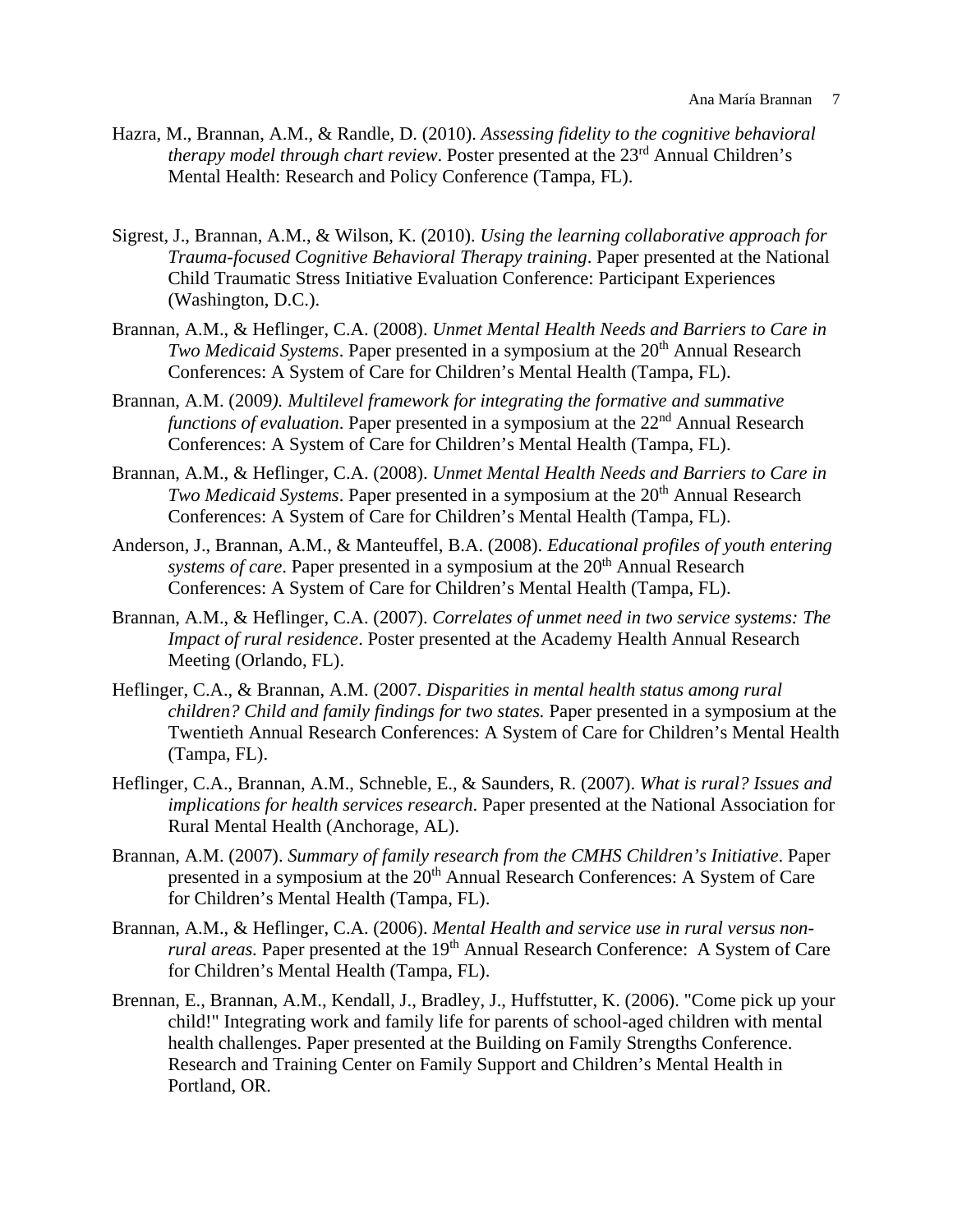- Mear, I., D'Uva, F., Brannan, A.M., Pesa, J., & Olexy, C. (2005). *Use of the Caregiver Strain Questionnaire in an international study.* Poster presented at the 10<sup>th</sup> Annual Meeting of the International Society for Pharmacoeconomics and Outcomes Research, Washington, D.C.
- Brannan, A.M. & Heflinger, C.A. (November 2004). *Youth with alcohol diagnoses and patterns of service use.* Paper presented at the 18<sup>th</sup> Annual Conference of the American Evaluation Association (Atlanta, GA).
- Brannan, A.M., & Pullmann, M.D. (November 2004). *Improving understanding of the role of the family in children's mental health services research.* Paper presented at the 18<sup>th</sup> Annual Conference of the American Evaluation Association (Atlanta, GA).
- Brannan, A.M., & Heflinger, C.A. (May 2004). *Barriers to care in children's mental health services*. Paper presented at Building on Family Strengths Conference (Portland, OR).
- Pullmann, M.D., Brannan, A.M., & Stephens, R.L. (March 2004) *Can family strengths reduce risk of substance use among youth with SED?* Paper presented at the 17<sup>th</sup> Annual Research Conference: A System of Care for Children's Mental Health (Tampa, FL).

# **SERVICE**

### **Department**

|      | 2014-present Teaching all Learners Program $(TAL) - Co\t-$ director            |
|------|--------------------------------------------------------------------------------|
|      | 2014-present Special education program accreditation application – Coordinator |
| 2014 | Clinical faculty search committee – Member                                     |
| 2014 | Educational leadership grant application – Proposal manager                    |
| 2013 | Tenure-line faculty search committee – Member                                  |
| 2013 | Dissertation Award committee – Member                                          |

### **School of Education**

|           | 2016-2017 Leadership Inquiry Group - Member                      |
|-----------|------------------------------------------------------------------|
|           | 2015-present Teacher Education Program Coordinators Council      |
|           | 2015-present Elementary Education Program Committee              |
|           | 2015 & 2016 School of Education Welcome Week - Staffed TAL booth |
| 2014-2016 | Explore Majors and More Fair – Staffed School of Education booth |
| 2014      | Associate Dean for Research and Development search committee     |
| 2013-2015 | Grievance Hearing Committee – Chair                              |
| 2012-2013 | Grievance Hearing Committee – Faculty Representative             |
| 2012-2015 | <b>Elementary Education Council - Member</b>                     |
|           |                                                                  |

#### **Indiana University**

| 2014-2016 | "No Health Without Mental Health" Development Group     |
|-----------|---------------------------------------------------------|
|           | 2013-present Best Buddies, IU Chapter – Faculty advisor |
| 2012      | Wells Scholar Program – reviewed applicant dossiers     |
| 2012      | Marshall for December commencement ceremony             |
|           |                                                         |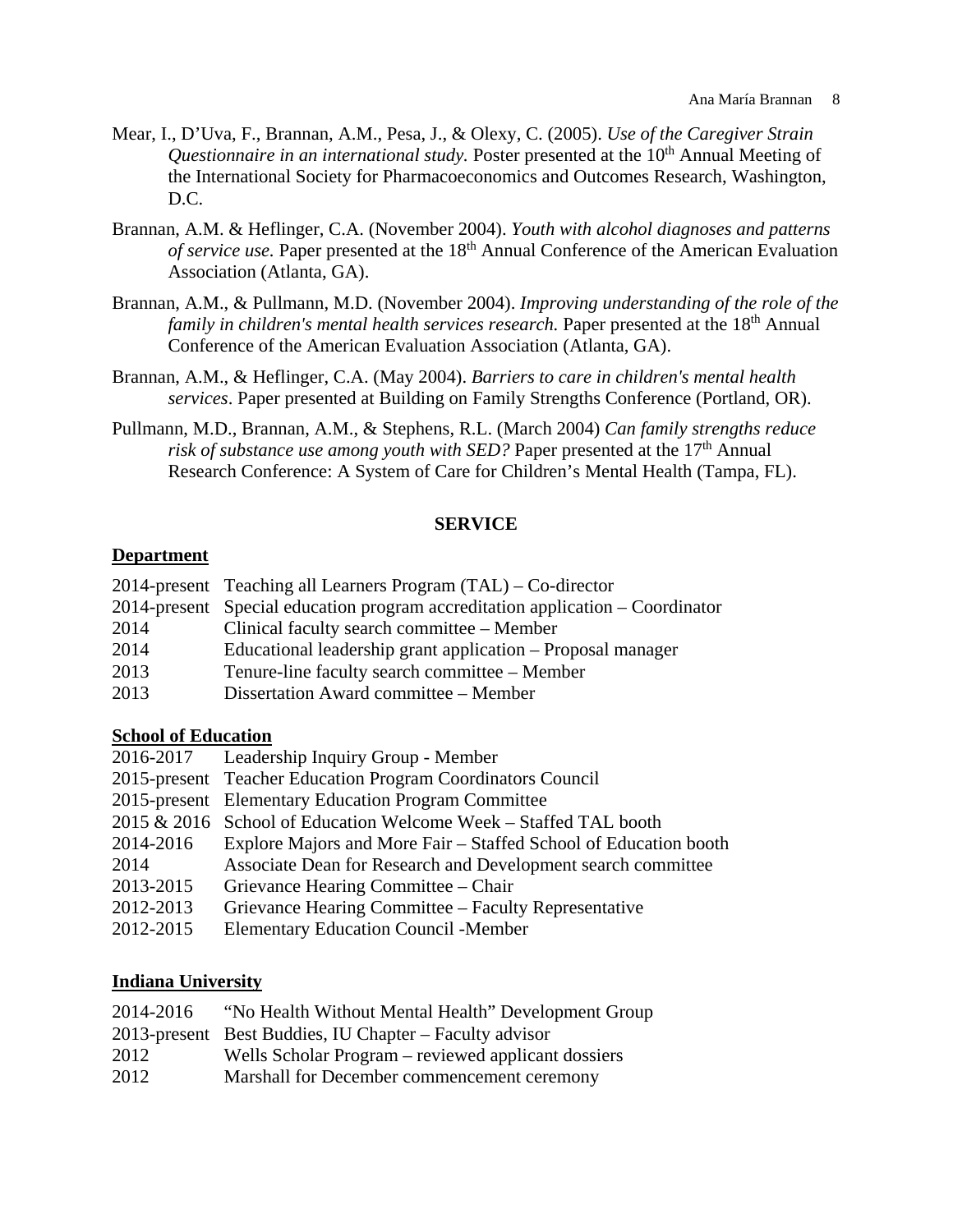# **National**

| 2017         | Current Issues in Family-driven Care: Caregiver Stress - Panel member for<br>internet live broadcast discussion                                                                                                                                           |
|--------------|-----------------------------------------------------------------------------------------------------------------------------------------------------------------------------------------------------------------------------------------------------------|
| 2015         | Pathways to Positive Futures: Community Living and Participation for Youth and<br>Young Adults with Serious Mental Health Conditions - Presented a national<br>webinar on families of youth and young adults with mental health challenges                |
|              | 2014-present National Advisory Committee for the Research and Training Center - Pathways to<br>Positive Futures: Community Living and Participation for Youth and Young<br><b>Adults with Serious Mental Health Conditions - Committee member</b>         |
| 2013-2017    | Substance Abuse and Mental Health Services Administration's Child, Youth, and<br>Family Council on Mental Health – Committee member                                                                                                                       |
| 2014-present | Journal of Child and Family Studies - Editorial board                                                                                                                                                                                                     |
| 2005-2014    | Journal of Child and Family Studies - Associate Editor                                                                                                                                                                                                    |
| 2003-present | Journal of Emotional and Behavioral Disorders - Editorial board                                                                                                                                                                                           |
| 2012         | National Institute of Disability Rehabilitation and Research – Formative<br>reviewer of funded research programs                                                                                                                                          |
| 2011         | US Department of Education, National Institute on Disability Rehabilitation and<br><i>Research</i> – Participated in research grant review committee                                                                                                      |
| 2010         | Academy Health Annual Research Conference - Presentation review panel for<br>the 2010 meeting                                                                                                                                                             |
|              | Services Evaluation Committee - Member of the research advisory committee<br>for the national evaluation of the SAMHSA-funded Children's Mental Health<br>Initiative                                                                                      |
| 2009-2012    | Children's Mental Health Services Research and Policy Conference -<br>Presentation review panel for the annual meeting.                                                                                                                                   |
| 2008         | Substance Abuse and Mental Health Services Administration - Participated in a<br>review committee for Children's Mental Health Initiative system of care<br>service grants                                                                                |
|              | US Department of Education, National Institute on Disability Rehabilitation and<br><i>Research</i> – Participated in a review committee for center grants                                                                                                 |
|              | National Institute of Mental Health - Participated in a review committee for R21<br>research grants                                                                                                                                                       |
|              | Alfred P. Sloan Foundation – Participated in an expert panel on employment for<br>caregivers of children with disabilities                                                                                                                                |
| 2007         | US Department of Education, National Institute on Disability Rehabilitation and<br><i>Research</i> – Participated in child mental health expert panel to help develop the<br>agency's research priorities in children's mental health for the next decade |
| 2005-2012    | Macro International, Inc. – Consultation on research on system of care<br>performance assessment, provider attitudes and practice, caregiver appraisals<br>of service experiences, and effectiveness of services                                          |
| 2005         | National Institute of Mental Health - Reviewer for the National Institute of<br>Mental Health's B/START program                                                                                                                                           |
| Ongoing      | Family Relations, Evaluation and Program Planning, Journal of Behavioral<br>Health Services and Research, Journal of Counseling Psychology, The<br>American Journal of Managed Care, and Administration and Policy in Mental                              |